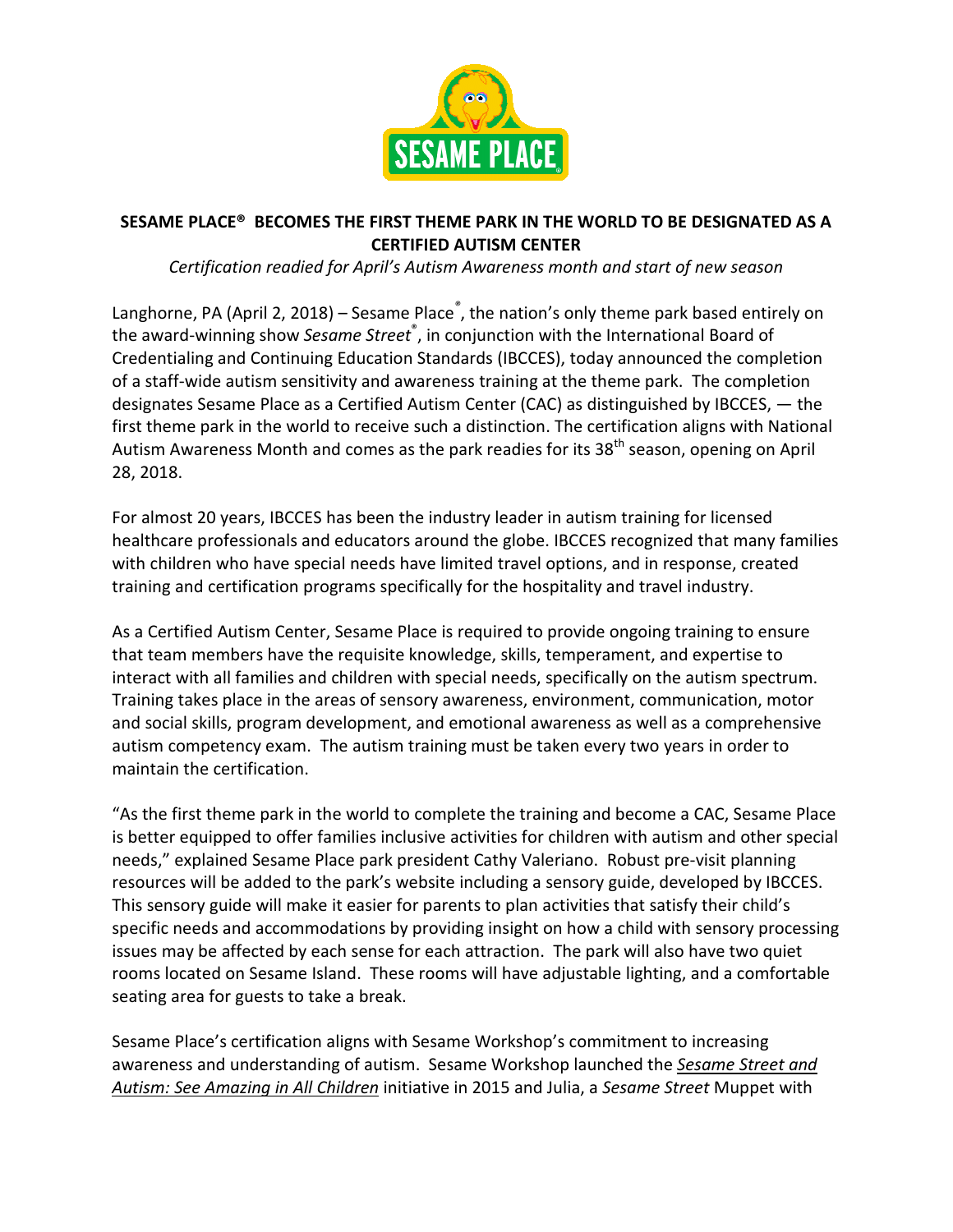

autism, came to life on the award-winning broadcast last spring, signaling a strong, continuing commitment to the autism community. Julia made her debut at Sesame Place in 2017 as a walkaround character and is available for guest meet & greets. The park is developing in-park programs that will be implemented this season giving guests additional opportunities to interact with Julia.

"Since her debut, Sesame Street's Julia has touched the lives of millions of children and families around the world and we're proud that partners like Sesame Place are committed to providing autism-friendly experiences," said Scott Chambers, Senior Vice President and General Manager, North America Media and Licensing, Sesame Workshop. "We applaud them for earning this distinction."

"IBCCES works with leading travel destinations to create safe, sensory-compatible travel options for parents and individuals on the spectrum. Our Certified Autism Center designation is awarded to premier organizations around the globe that have completed rigorous training and meet the highest industry standards," said Myron Pincomb, IBCCES Board Chairman. "Sesame Place is ideal because of its accessibility to families and convenient location, as well as everything the organization has done to be inclusive for all. The CAC certification helps give parents and other guests on the spectrum peace of mind when visiting a new destination or attraction."

"Sesame Place is honored to be leading the theme park industry through our commitment to making our facility friendly for families with children on the spectrum," added Valeriano. "We're dedicated to providing all of our guests with an exceptional and memorable experience. We look forward to applying this training and expanding our commitment to help spread awareness about autism."

For assets, please access: https://www.dropbox.com/sh/w0tn5uurhibieki/AADaQkU58gldMLKDk1FbYAXxa?dl=0

###

## About IBCCES

The International Board of Credentialing and Continuing Education Standards (IBCCES) was established in 2001 to meet the training and credentialing needs of professionals who work with individuals with special needs. IBCCES has since expanded into over 40 different countries with training centers in the United States and Singapore and members all across the globe. Our Certified Autism Specialist, Board Certified Cognitive Specialist and Certified Autism Center credentials were established with the highest standards in the industry. As a result, our programs have become the benchmark for those who work with cognitive disorders around the globe. In addition, IBCCES created and hosts the annual International Symposium on Cognitive